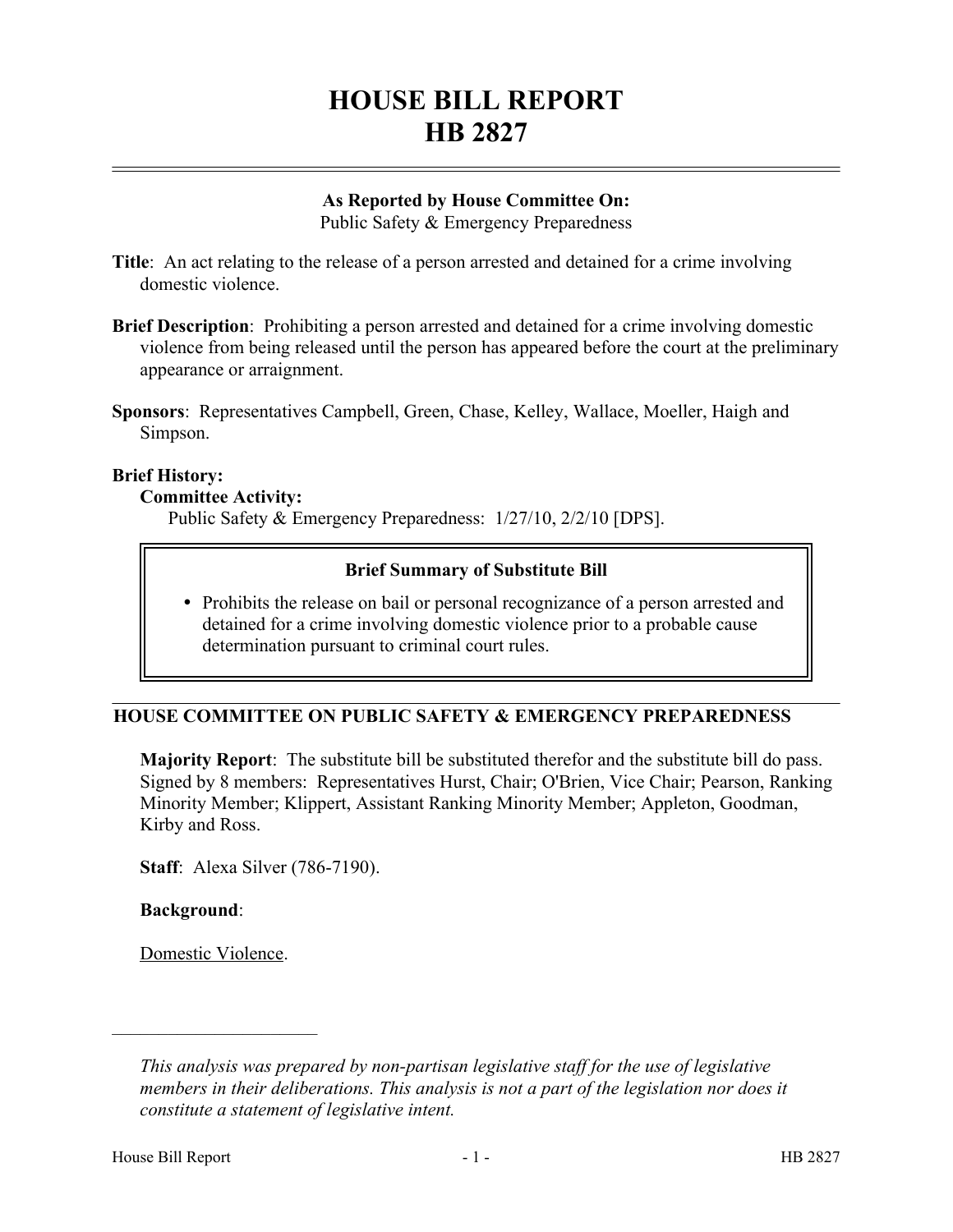Because the Legislature has found there is a likelihood of repeated violence against domestic violence victims, when a person charged with or arrested for a crime involving domestic violence is released on bail or personal recognizance, the court may issue a no-contact order prohibiting the person from having contact with or coming within a certain distance of the victim.

Domestic violence includes the following crimes when the crimes are committed by one family or household member against another: assault, drive-by shooting, reckless endangerment, coercion, burglary, residential burglary, criminal trespass, malicious mischief, kidnapping, unlawful imprisonment, rape, stalking, violation of a restraining order or nocontact order, and interference with reporting domestic violence.

## Bail and Pretrial Release.

The state Constitution guarantees the right to bail for people charged with non-capital crimes, and this right has been interpreted as the right to a judicial determination of either release or reasonable bail.

Courts have inherent power and the statutory authority to make rules regarding procedure and practice in the courtroom. Courts have ruled that setting bail and releasing individuals from custody is a traditional function of the courts. The Legislature may, however, enact statutes related to bail so long as the statutes can be harmonized with court rules; if the statute and rule cannot be harmonized, the court rule governs.

Criminal court rules govern the release of an accused in criminal proceedings. In a noncapital case, there is a presumption that the accused should be released unless the court determines either the release will not reasonably assure that the accused will appear or there is a likely danger that the accused will commit a violent crime or interfere with the administration of justice.

The court may impose conditions of release, based on the following factors: the accused's criminal record; the willingness of community members to vouch for the accused's reliability and assist with compliance with the conditions; the nature of the charges; the accused's reputation, character, and mental condition; the accused's past record of interference with the administration of justice; evidence of present intimidation of witnesses; the accused's record of committing offenses while on pretrial release, probation, or parole; and the accused's record of use or threatened use of deadly weapons, especially against victims or witnesses.

Court rules require that an accused make a preliminary appearance in court as soon as practicable after conditions of release are imposed or the accused is detained, but no later than by the close of business the next court day. The judge's determination of probable cause must take place within 48 hours of arrest.

In counties that allow booking bail, the amount of bail may be determined by reference to a bail schedule and does not require the person who has been arrested to appear before a judicial officer. Approaches to bail schedules vary by county and type of court. For example, a bail schedule may require that bail for certain offenses, including domestic violence-related felonies, be determined by a judicial officer.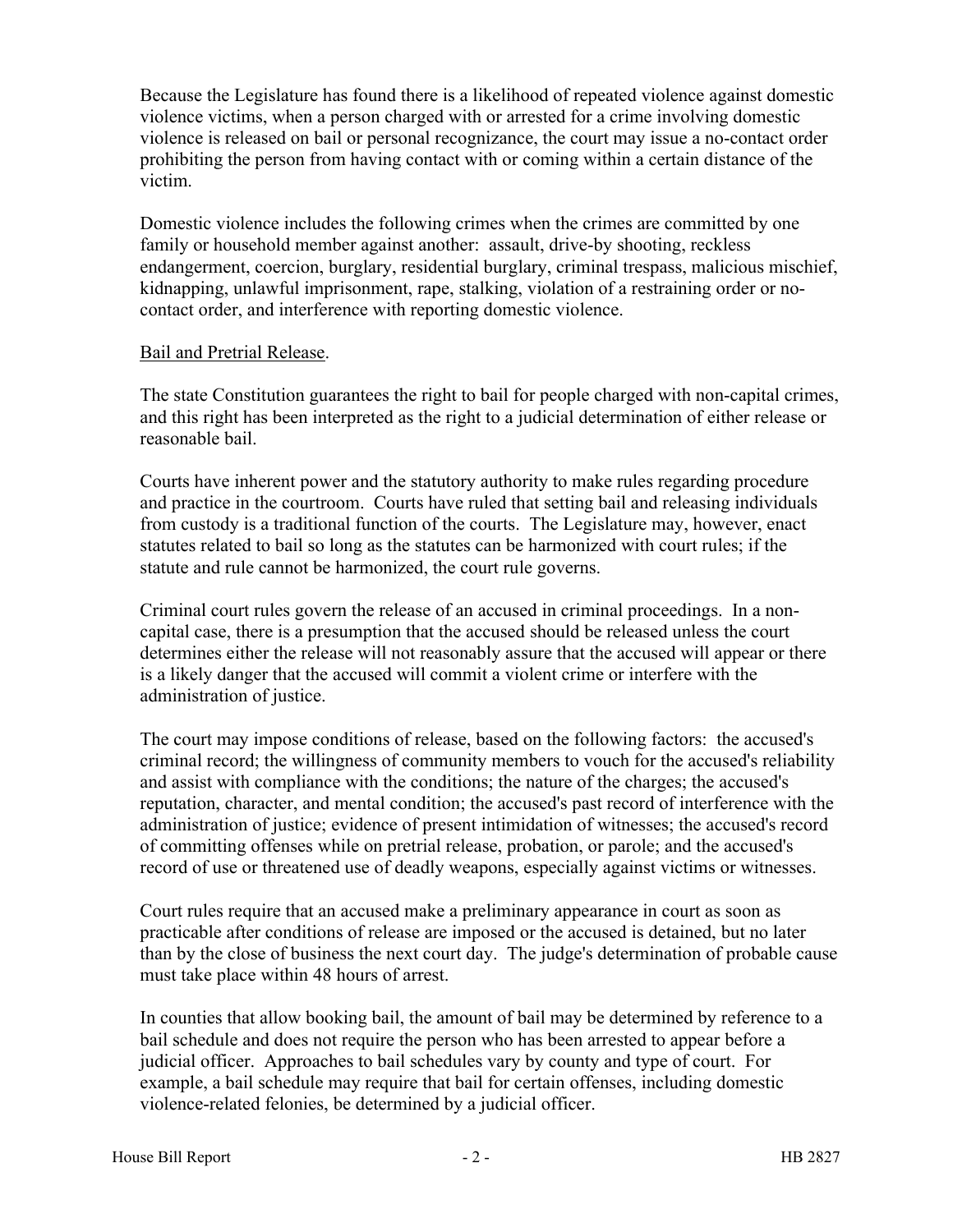## **Summary of Substitute Bill**:

A person arrested and detained for a crime involving domestic violence may not be released on bail or personal recognizance prior to a probable cause determination pursuant to criminal court rules.

–––––––––––––––––––––––––––––––––

## **Substitute Bill Compared to Original Bill**:

The original bill prohibited release on bail or personal recognizance until the person had appeared before the court at the preliminary appearance or arraignment. The substitute bill instead prohibits release prior to the probable cause determination.

–––––––––––––––––––––––––––––––––

## **Appropriation**: None.

**Fiscal Note**: Available.

**Effective Date of Substitute Bill**: The bill takes effect 90 days after adjournment of the session in which the bill is passed.

## **Staff Summary of Public Testimony**:

(In support) Currently some courts delay the release of a person arrested for domestic violence until the person has spoken to a judge. This practice should become a statewide policy. It provides a cooling-off period and causes the person to realize the significance of his or her actions when the judge explains the penalties. It also increases the likelihood that the judge will have more information on the person's criminal history prior to setting bail.

(With concerns on original bill) Implementation of this bill may be a problem, because some small, part-time courts meet only twice a month. Contracts for these judges may need to be amended.

(Opposed) If a person is arrested on a Friday, the preliminary appearance may not occur until Monday or Tuesday. Sometimes domestic violence is serious, but sometimes it involves minor disputes. Domestic violence laws apply to a broad range of relationships, including roommates. The costs of this bill will be enormous, and many jails will not have the space. If the arrested person has a dependent, the person should be allowed to post bail to arrange for care of the dependent.

**Persons Testifying**: (In support) Representative Campbell, prime sponsor; and Carey Morris, Washington State Coalition Against Domestic Violence.

(With concerns on original bill) Melanie Stewart, District and Municipal Court Judges.